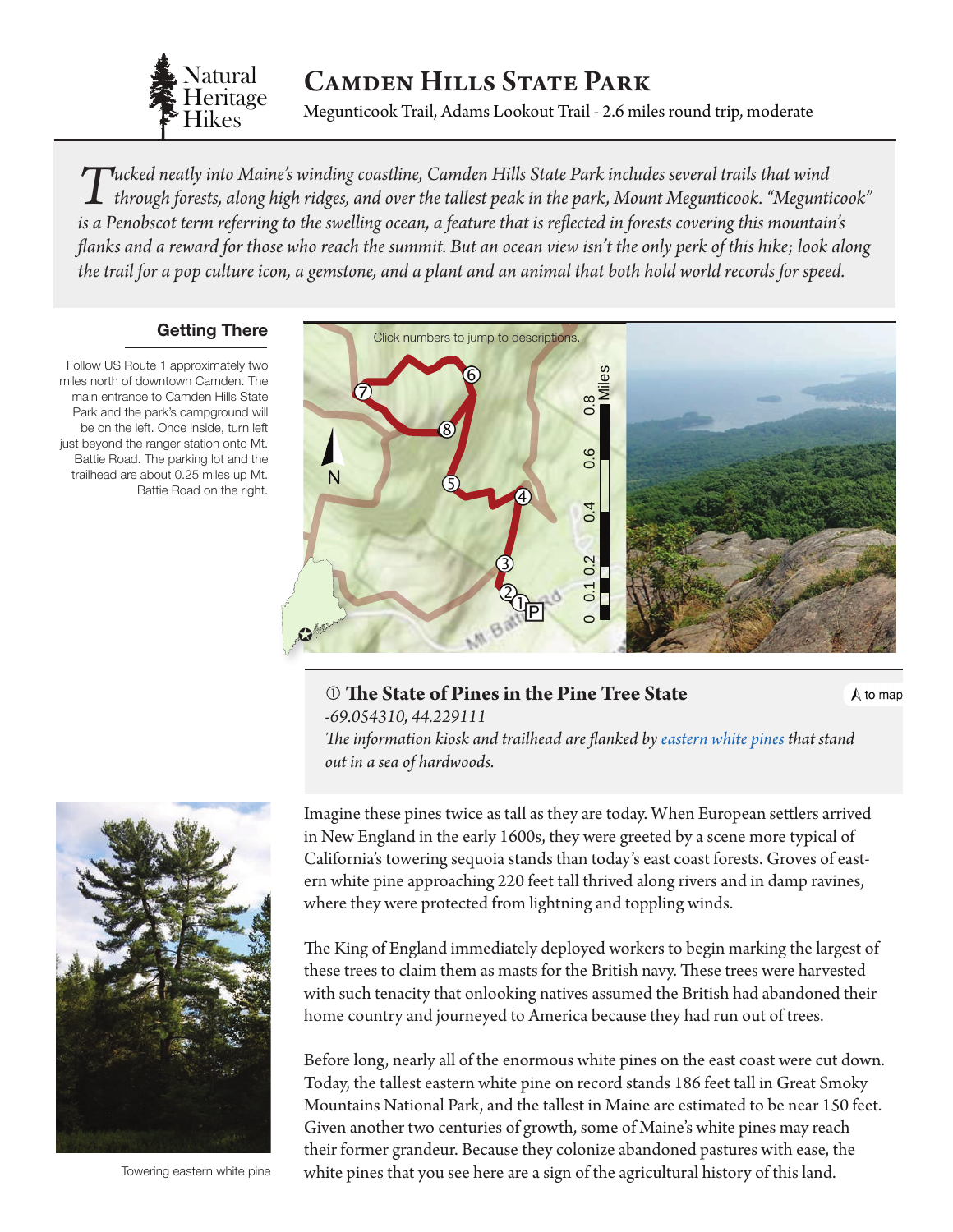#### **Twin Ferns** *-69.055325, 44.229493*

 $\Lambda$  to map

 *Just beyond the trailhead, the trail follows a narrow boardwalk over a small [wetland.](#page-0-0)*

Most soils consist of a variety of different particle sizes and are described based on their relative proportions of sand, silt, and clay. Water moves very slowly through soils rich in clay, like the one you are standing above. In this case, water that would seep downward more quickly through a soil that is high in sand or silt has become "trapped" above this layer of clay, creating a wetland filled with a variety of trees and and wetland plants including [red maple,](http://dendro.cnre.vt.edu/dendrology/syllabus/factsheet.cfm?ID=1) [black ash](http://dendro.cnre.vt.edu/dendrology/syllabus/factsheet.cfm?ID=173), [paper birch,](http://dendro.cnre.vt.edu/dendrology/syllabus/factsheet.cfm?ID=14) [yellow birch](http://dendro.cnre.vt.edu/dendrology/syllabus/factsheet.cfm?ID=12), [eastern](http://dendro.cnre.vt.edu/dendrology/syllabus/factsheet.cfm?ID=116)  [hemlock,](http://dendro.cnre.vt.edu/dendrology/syllabus/factsheet.cfm?ID=116) [balsam fir,](http://dendro.cnre.vt.edu/dendrology/syllabus/factsheet.cfm?ID=119) and [red spruce.](http://dendro.cnre.vt.edu/dendrology/syllabus/factsheet.cfm?ID=137) The lack of oxygen in persistently wet soils also slows down the decomposition of plant debris like leaves and sticks and creates a layer of partially decomposed matter referred to as muck or peat depending on speed of decay. This wetland has a thin layer of muck soil on top of the clay.

Look for cinnamon fern and interrupted fern here; both are large ferns that grow with their leaves (fronds) emerging from the ground in tight, circular clusters. To the untrained eye, these two members of the genus *Osmunda* look identical. Like all ferns, they reproduce using spores rather than seeds, but these two species can be readily distinguished by the location of their spore-bearing structures. Cinnamon ferns grow whole separate spore bearing fronds that are tall and narrow, and are cinnamon- or rust-colored. Interrupted fern's spore bearing structures are found on its leafy fronds in gaps or "interruptions" between the green lobes. At first these structures are graygreen but as they mature they shrivel and turn dark brown  $\mathcal{P}$  .

## **Coastal Maine's Natural Heat and Air Conditioning** *-69.055909, 44.230113*

 *Turn right at the first junction (0.15 miles) and admire the red oaks in this forest as you begin to ascend.*

Anyone who has jumped into one of Maine's lakes on a warm day in May will know that come spring, water warms much more slowly than surrounding air. Large bodies of water like the Atlantic Ocean heat and cool so slowly that they moderate the climate of nearby land masses, protecting coastal towns from the more extreme temperatures experienced by inland communities.

This phenomenon is obvious to us on the hottest days of summer, when we head to the coast to find cooler air, or in winter, when we sometimes see rain along the coast while it snows further inland. This moderated winter weather benefits cold limited species like [red oak,](http://dendro.cnre.vt.edu/dendrology/syllabus/factsheet.cfm?ID=38) which becomes less common and eventually rare the farther north we go in Maine, but thrives along sections of the coast, even on mountain tops like Megunticook, where the extreme winter cold is moderated by the ocean.

 **Mario Mushrooms** *-69.054694, 44.233305 At the second junction (0.6 miles), keep left toward the Ocean Lookout.*  $\bigwedge$  to map

 $\bigwedge$  to map

[American beech](http://dendro.cnre.vt.edu/dendrology/syllabus/factsheet.cfm?ID=47) trees are usually recognized by their smooth, light gray bark and toothed, oval-shaped leaves. But these beech trees have been infected with beech bark disease, which creates cracks and pockmarks in the bark. The lesions weaken the tree and provide entrances for insects, which in turn makes a buffet for woodpeckers.



Leaflet of cinnamon fern (left) beside leaflets of interrupted fern (right).

## *Naturalist's Notes*

Upon reaching the ground, spores from these ferns will develop into tiny leafy structures called gametophytes, which produce eggs and sperm. After fertilization occurs on these tiny gametophytes, a zygote is produced that in turn grows into a sporophyte or spore producer, like the large plants you see here.



Red Oak

Northern red oak leaf and fruit (acorn).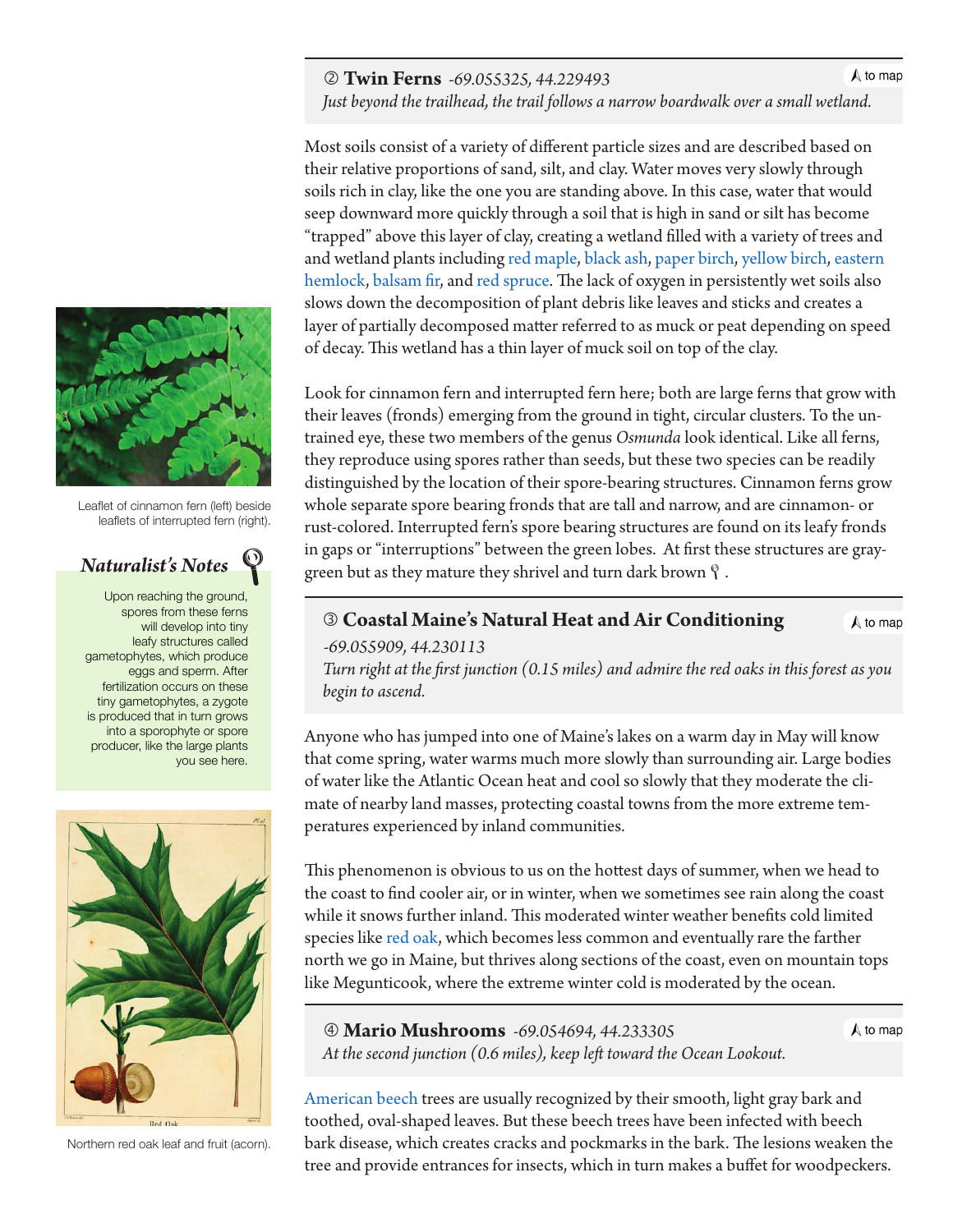

A cross-section of a veiled "button" reveals the structure of the developing mushroom.



A fully developed *Amanita* mushroom



A large block of talus



Marginal wood fern

Ultimately, these infected trees will weaken, begin to rot, and die.

In an [ecosystem](#page-4-0), the death of one organism often brings life to another. Old stumps and fallen tree trunks quickly become food for insects and for decomposing fungi and microorganisms. Look on rotting wood and on the forest floor for mushrooms and other fungi. Most of a mushroom's life cycle takes place in decomposing wood or underground as a network of fine threads, called hyphae; the mushrooms and other aboveground forms are essentially the fruit of the fungus. Mushrooms reproduce by spores, which are typically released from the underside of the cap where they are protected from rain. Some mushrooms produce their spores on gills, some on teeth, and others in pores; all are structures designed to maximize the surface area of spore production.

During the growing season, especially after heavy rain, gilled mushrooms of the genus *Amanita* can be abundant on this trail; though they come in a variety of colors, you can recognize many of them by the white flecks on their caps. The white flecks are part of the veil that enclosed the *Amanita* "button" before it emerged from the ground. As a new mushroom pushes up through the soil, it breaks through the covering veil, and bits of the veil remain stuck to the cap. The spotted caps of *Amanita* mushrooms have inspired many folk tales and even modern pop culture, where they have become iconic in the various electronic worlds of Mario.

Though they are often pretty, some species of *Amanita* mushrooms are extremely poisonous. The death cap and the destroying angel, both of this genus, are two of the deadliest mushrooms in the world.

 **Water Beats Rock** *-69.057740, 44.234927 At 0.75 miles, the trail ambles across a rocky talus slope.*  $\bigwedge$  to map

When water freezes, it expands. If it freezes within cracks in exposed [bedrock](#page-4-0), the expansion is powerful enough to fracture off slabs and blocks. On steep slopes and cliffs, these often boulder-sized fractured pieces tumble down, and over very long periods of time accumulate to form sloping rock piles called talus or talus slopes. Unusual plant species that you might find here include marginal wood-fern, mountain maple, and gooseberries.

Look for wildlife around the talus. Caverns between the rocks remain relatively cool in the summer and warmer than surrounding air in the winter, buffering residents of these small caves against extreme temperatures. They also provide passageways to underground, where the temperatures may remain above freezing in the winter, making these slopes ideal for hibernating snakes. If you're afraid of snake bites, don't worry; not one of Maine's nine snake species is venomous.

*Keep right at the junction for Adams Lookout Trail.*

 **The World's Fastest Plant** *-69.057388, 44.238010 At 0.9 miles, the canopy darkens and the trail passes a small, picturesque stream in a spruce forest.*

 $\bigwedge$  to map

Be careful not to trip over the many exposed tree roots that crawl over the ground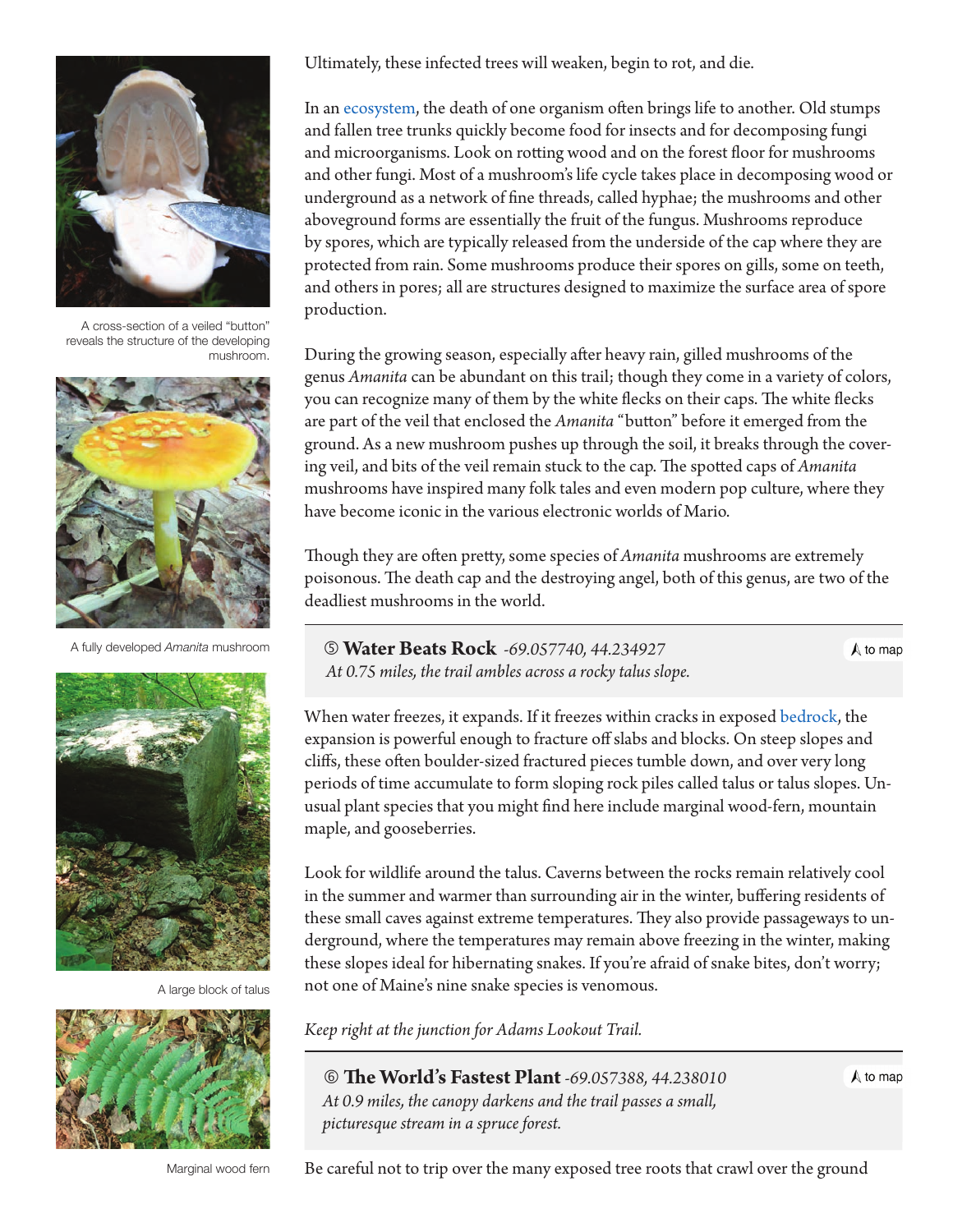

**Bunchberres** 

### *Naturalist's Notes*

The plants and trees here represent a community stunted by the coarse, shallow, dry soils often found on southfacing ridges. The red oaks, red maples, and spruces here are shorter than examples of the same trees growing on richer, more sheltered sites would be. Blueberries, common juniper, and three-toothed cinquefoil, adapted to harsh growing conditions, crouch in the shade beneath them and are tucked into rock crevices.

surrounding the stream. If submerged in water, the roots of many tree species can't absorb nutrients. Like you or I might tiptoe through puddles to avoid getting our shoes wet, trees that grow near water often keep their roots near the ground surface. While this adaptation keeps the trees from drowning, it makes them less stable and prone to blowing over in strong winds.

The ground surrounding the stream is a good place to catch a glimpse of the world's fastest plant. Bunchberry is a low-growing herb that is easy to identify by its clusters of four or six leaves beneath white "flowers" or tight groups of red berries. From a botanist's perspective, the four white "petals" of bunchberry aren't really petals at all. They are actually white bracts, or modified leaves that grow directly beneath the flower. Look closely to find the true flowers, which are tiny, yellowish or greenish, and clustered above the bracts.

When it's time to reproduce, bunchberry's tiny true flowers burst open in just 0.5 milliseconds, catapulting pollen far and wide in hopes of landing on and fertilizing another bunchberry. For comparison, blinking your eye takes 100 to 400 milliseconds; your blink is at least 200 times slower than the bunchberry. As it is being launched, the pollen experiences two- to three-thousand times the force of gravity.

 $\bigwedge$  to map **Peregrines and Poetry** *-69.063324, 44.237259 At 1.3 miles, the trail reaches the summit, overlooking Camden and Mou[nt Battie.](#page-0-0)*

With undertones of poetry, war and fire, and with the potential to spot an exceptional raptor, the view from the summit of Mount Megunticook is a treat for history buffs and nature lovers alike.

Because it offers protection from many predators, the exposed cliff just beneath the summit is excellent nesting habitat for the world's fastest bird, the [peregrine falcon](http://www.allaboutbirds.org/guide/Peregrine_Falcon/id). While diving after prey, peregrine falcons have the ability to dislocate their shoulder joints, folding themselves into a more aerodynamic shape. They combine this adaptation with long, narrow wings and a special projection in the nostrils that prevents excessive air to the lungs. Together, these features allow peregrine falcons to dive at incredible speeds of over 200 miles per hour.

Beyond the cliffs, the large hill in the foreground is Mount Battie. The summit of Mt. Battie was the former site of hotel and clubhouse, "Summit House" built in 1898. In 1920, after it fell into disuse, it was torn down and a stone tower, still present today, was erected as a World War I memorial. Mt. Battie was also the inspiration for Camden native, Edna St. Vincent Millay's 1912 classic poem "Renascence," which contrasts the dimensions of the human heart and soul with the infinite scale of nature and the universe. Fire swept across Mt. Battie in 1918, and again in 1930. The 1930 fire burned for four days while thousands of people rallied on the scene to fight it.

At that time, it was believed that wildfires were universally bad, but research has since uncovered many ecological benefits of fire. In undeveloped areas, occasional small fires can help to return nutrients to the soil, promote germination of fire dependent species, and clear away accumulated wood that could fuel larger, more damaging fires.

*Begin your descent using the Adams Lookout Trail, which parallels the cliffs.*